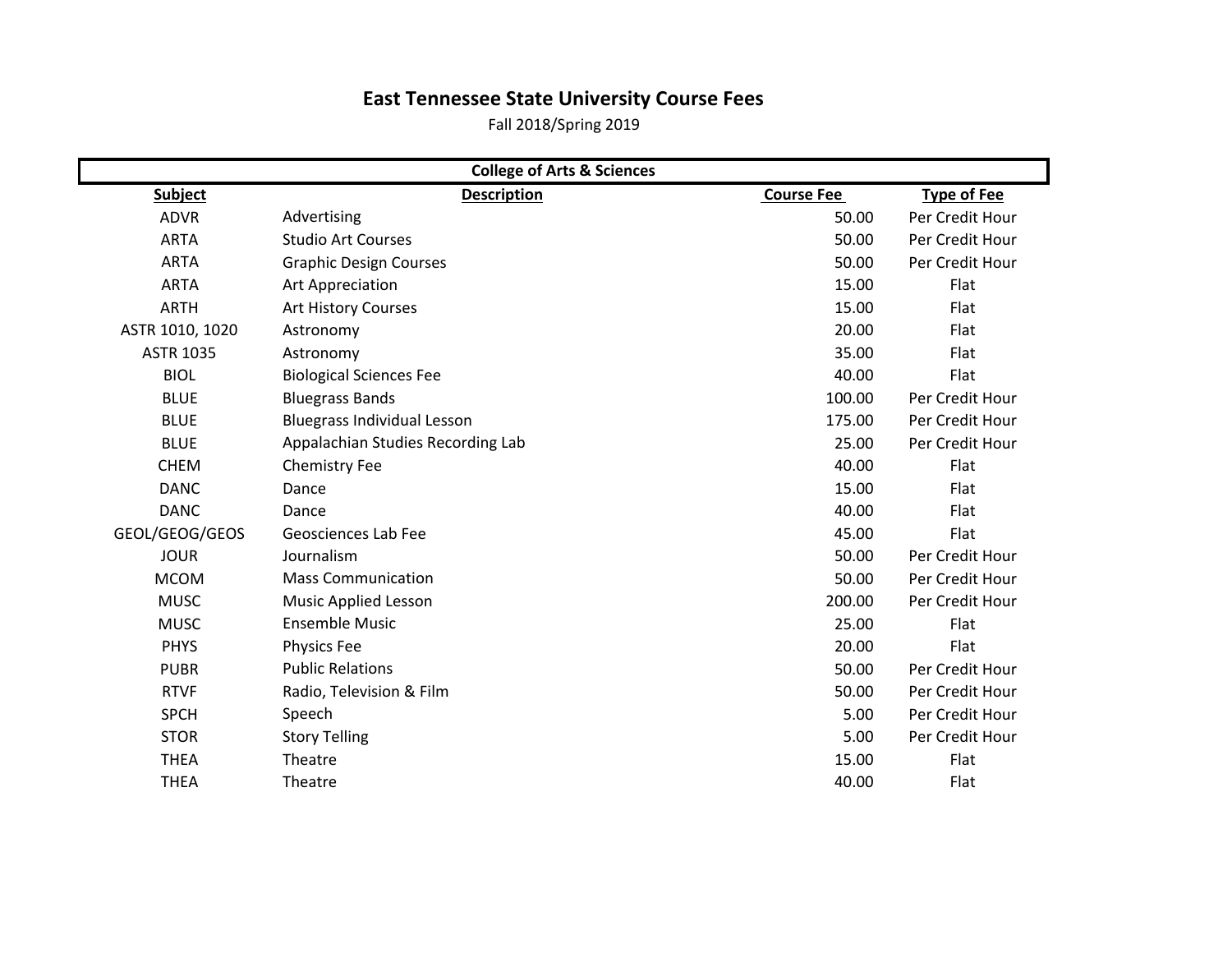| <b>College of Business and Technology</b> |                                                         |                   |                    |
|-------------------------------------------|---------------------------------------------------------|-------------------|--------------------|
| <b>Subject</b>                            | <b>Description</b>                                      | <b>Course Fee</b> | <b>Type of Fee</b> |
| <b>ACCT</b>                               | Accounting                                              | 35.00             | Per Credit Hour    |
| <b>BADM</b>                               | <b>Business Administration</b>                          | 35.00             | Per Credit Hour    |
| <b>CSCI</b>                               | <b>Computer and Information Sciences Fee</b>            | 40.00             | Per Credit Hour    |
| <b>DIGM</b>                               | Digital Media Fee                                       | 100.00            | Per Credit Hour    |
| <b>ECON</b>                               | <b>Economics</b>                                        | 35.00             | Per Credit Hour    |
| <b>ENGR</b>                               | <b>Engineering Graphics - Programming for Engineers</b> | 60.00             | Per Credit Hour    |
| <b>ENTC</b>                               | <b>Engineering Technology</b>                           | 60.00             | Per Credit Hour    |
| <b>FNCE</b>                               | Finance                                                 | 35.00             | Per Credit Hour    |
| <b>INTD</b>                               | <b>Interior Design</b>                                  | 60.00             | Per Credit Hour    |
| <b>MGMT</b>                               | Management                                              | 35.00             | Per Credit Hour    |
| <b>MKTG</b>                               | Marketing                                               | 35.00             | Per Credit Hour    |
| <b>MSDM</b>                               | <b>Digital Marketing</b>                                | 35.00             | Per Credit Hour    |
| <b>SURV</b>                               | Surveying & Mapping                                     | 60.00             | Per Credit Hour    |

| <b>College of Clinical and Rehabilitative Health Sciences</b> |                                |                   |                    |
|---------------------------------------------------------------|--------------------------------|-------------------|--------------------|
| Subject                                                       | <b>Description</b>             | <b>Course Fee</b> | <b>Type of Fee</b> |
| <b>ALHE</b>                                                   | Allied Health                  | 50.00             | Per Credit Hour    |
| <b>CDIS</b>                                                   | <b>Communicative Disorders</b> | 50.00             | Per Credit Hour    |
| <b>CPSC</b>                                                   | <b>Cardiopulmonary Science</b> | 50.00             | Per Credit Hour    |
| <b>DHYG</b>                                                   | Dental Hygiene                 | 450.00            | Flat               |
| <b>DHYG</b>                                                   | Dental Hygiene                 | 50.00             | Per Credit Hour    |
| <b>NTFD</b>                                                   | <b>Nutrition and Foods</b>     | 50.00             | Per Credit Hour    |
| <b>PHYT</b>                                                   | Physical Therapy               | 60.00             | Per Credit Hour    |
| <b>PHYT</b>                                                   | Physical Therapy               | 50.00             | Per Credit Hour    |
| <b>RADT</b>                                                   | Radiologic Technology          | 50.00             | Per Credit Hour    |
| <b>SOWK</b>                                                   | Social Work                    | 50.00             | Per Credit Hour    |
| SOWK                                                          | Social Work                    | 75.00             | Flat               |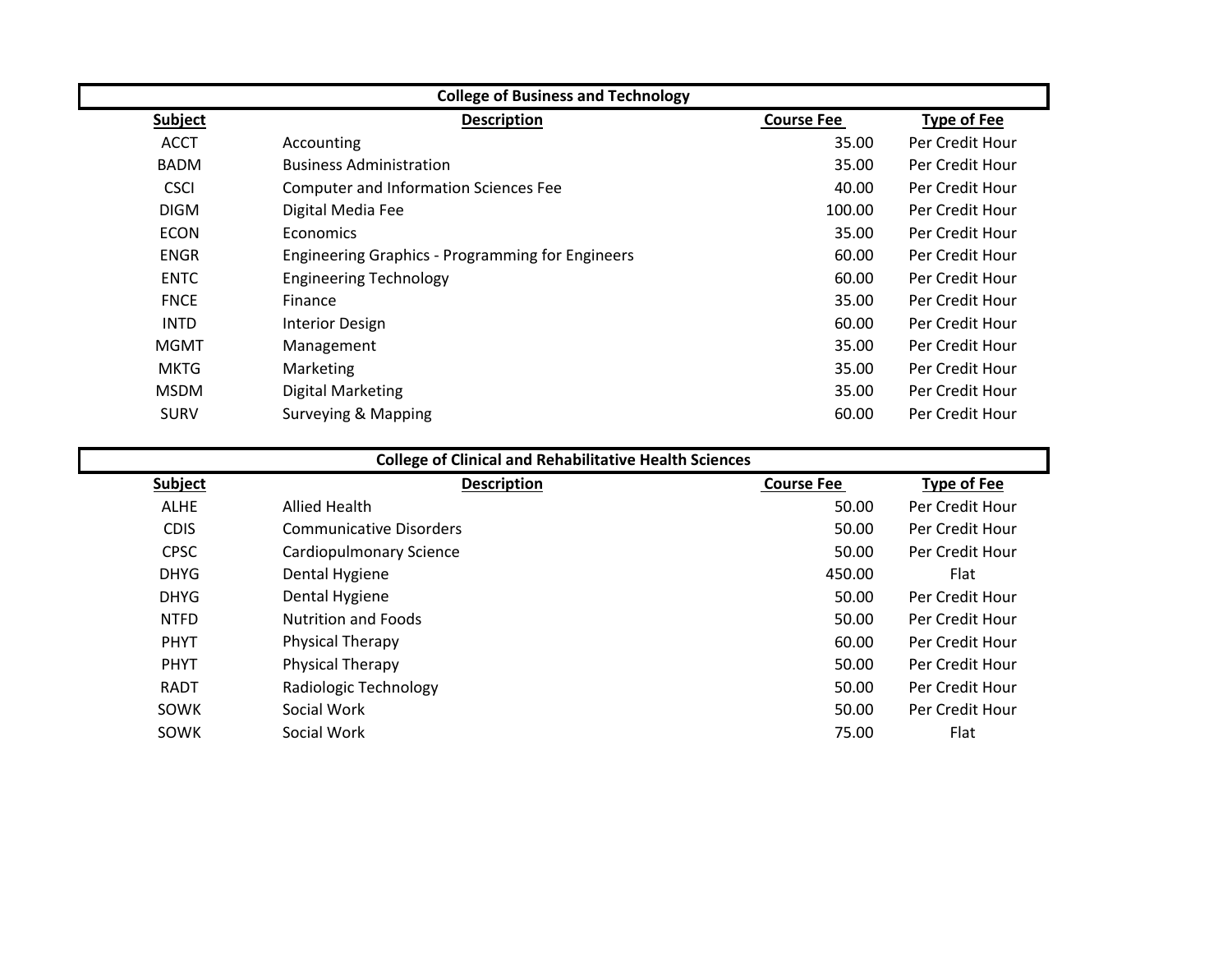| <b>College of Education</b> |                                                |                   |                    |
|-----------------------------|------------------------------------------------|-------------------|--------------------|
| <b>Subject</b>              | <b>Description</b>                             | <b>Course Fee</b> | <b>Type of Fee</b> |
| <b>ARTA 4419</b>            | Teaching Art EL Sec Sch                        | 25.00             | Per Credit Hour    |
| <b>CUAI</b>                 | Curriculum & Instruction                       | 25.00             | Per Credit Hour    |
| <b>ECED</b>                 | <b>Early Childhood Education</b>               | 25.00             | Per Credit Hour    |
| <b>EDFN</b>                 | <b>Educational Foundations</b>                 | 25.00             | Per Credit Hour    |
| ENGL 4417, 5417             | <b>Teaching English MS HS</b>                  | 25.00             | Per Credit Hour    |
| HIST 4417, 5417             | <b>Teaching History</b>                        | 25.00             | Per Credit Hour    |
| LANG 4417, 5417             | Teaching Foreign Language SS                   | 25.00             | Per Credit Hour    |
| MATH 4417, 5417             | <b>Teaching Mathematics</b>                    | 25.00             | Per Credit Hour    |
| MEDA 3570, 5400             | <b>Education Technology</b>                    | 25.00             | Per Credit Hour    |
| <b>PEXS</b>                 | Teaching Physical Education & Exercise Science | 25.00             | Per Credit Hour    |
| <b>PEXS 4061</b>            | Physical Education & Exercise Science          | 15.00             | Flat               |
| <b>PHED 1130</b>            | Physical Education & Exercise Science          | 30.00             | Flat               |
| <b>PHED 2515</b>            | Physical Education & Exercise Science          | 10.00             | Flat               |
| <b>READ</b>                 | Reading                                        | 25.00             | Per Credit Hour    |
| <b>SCED</b>                 | Science Education                              | 25.00             | Per Credit Hour    |
| <b>SPED</b>                 | <b>Special Education</b>                       | 25.00             | Per Credit Hour    |

|                  | <b>Learning Support Lab</b>          |                   |                    |
|------------------|--------------------------------------|-------------------|--------------------|
| Subject          | <b>Description</b>                   | <b>Course Fee</b> | <b>Type of Fee</b> |
| <b>ENGL</b>      | English                              | 100.00            | Flat               |
| <b>ENGL 1020</b> | <b>English Extended Hours Course</b> | 100.00            | Flat               |
| <b>GEOL</b>      | Geology                              | 100.00            | Flat               |
| <b>MATH</b>      | Math                                 | 100.00            | Flat               |
| SOCI             | Sociology                            | 100.00            | Flat               |
| <b>SPCH</b>      | Speech                               | 100.00            | Flat               |
|                  |                                      |                   |                    |
|                  | College Nursing                      |                   |                    |

| <b>CONCEC IVALSING</b> |                                    |                   |                    |  |
|------------------------|------------------------------------|-------------------|--------------------|--|
| <b>Subject</b>         | <b>Description</b>                 | <b>Course Fee</b> | <b>Type of Fee</b> |  |
| <b>NRSE</b>            | <b>Nursing</b>                     | 50.00             | Per Credit Hour    |  |
| <b>NURS</b>            | <b>Nursing RODP</b>                | 50.00             | Per Credit Hour    |  |
| <b>NURS</b>            | <b>Graduate Nursing Course Fee</b> | 75.00             | Per Credit Hour    |  |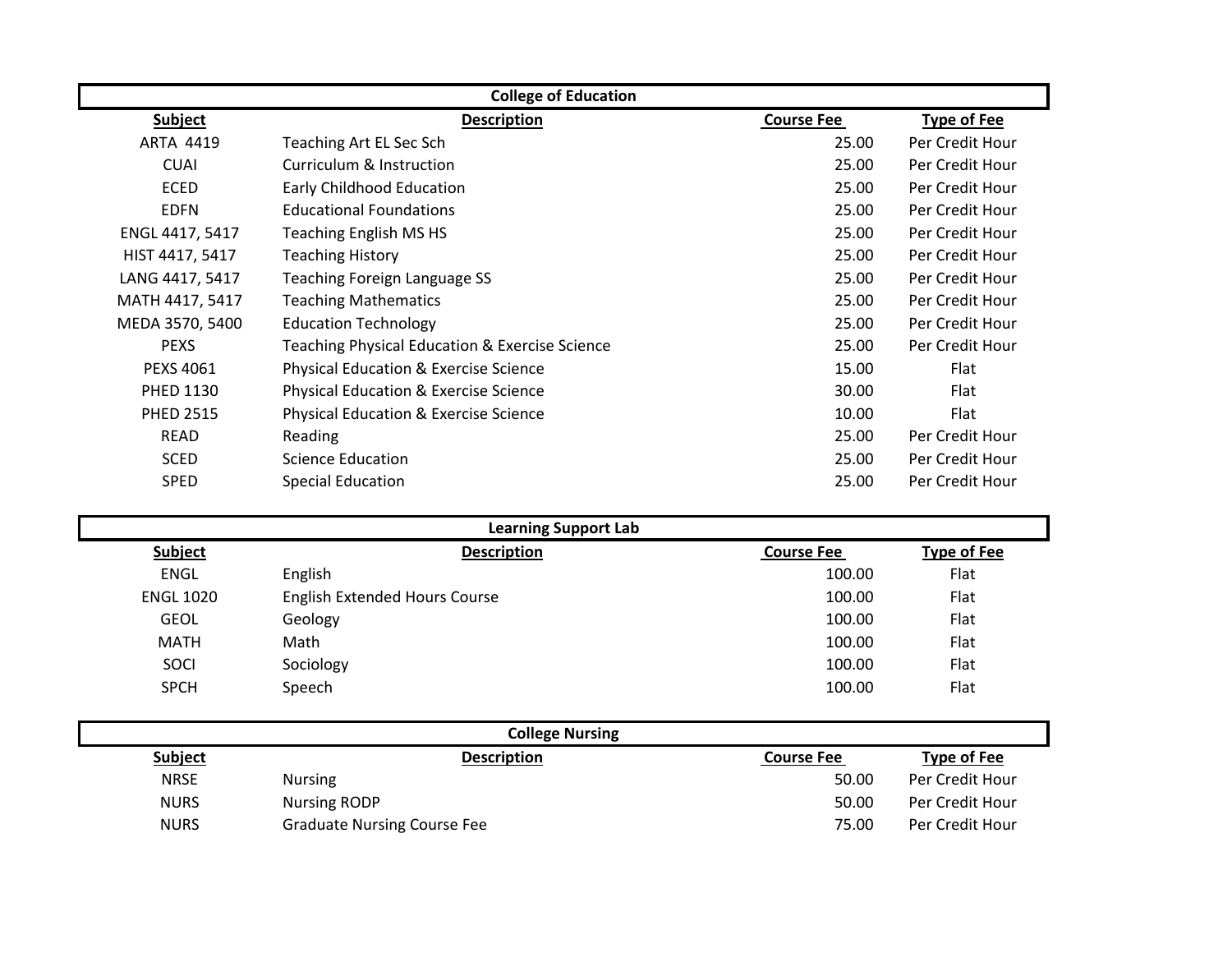| <b>College of Public Health</b> |                                     |                   |                    |  |
|---------------------------------|-------------------------------------|-------------------|--------------------|--|
| Subject                         | <b>Description</b>                  | <b>Course Fee</b> | <b>Type of Fee</b> |  |
| <b>BSTA</b>                     | <b>Biostatistics</b>                | 50.00             | Per Credit Hour    |  |
| <b>COBH</b>                     | Community & Behavioral Health       | 50.00             | Per Credit Hour    |  |
| <b>COBH 2030</b>                | First Aid & Emergency Care          | 20.00             | Flat               |  |
| <b>ENVH</b>                     | <b>Environmental Health</b>         | 50.00             | Per Credit Hour    |  |
| <b>EPID</b>                     | Edipemiology                        | 50.00             | Per Credit Hour    |  |
| <b>HSC</b>                      | <b>Health Science</b>               | 50.00             | Per Credit Hour    |  |
| <b>HSCI</b>                     | <b>Health Sciences</b>              | 50.00             | Per Credit Hour    |  |
| <b>HSMP</b>                     | Health Services Management & Policy | 50.00             | Per Credit Hour    |  |

| <b>Course Fees Paid to Department or Provider</b> |                       |                    |                   |                    |
|---------------------------------------------------|-----------------------|--------------------|-------------------|--------------------|
| <b>Subject</b>                                    |                       | <b>Description</b> | <b>Course Fee</b> | <b>Type of Fee</b> |
| <b>Bowling</b>                                    | Payable to Provider   |                    | 50.00             | Flat               |
| Cholesterol                                       | Payable to Department |                    | 35.00             | Flat               |
| <b>CPR Re-training</b>                            | Payable to Department |                    | 12.00             | Flat               |
| <b>CPR Training</b>                               | Payable to Department |                    | 20.00             | Flat               |
| Fit for Life                                      | Payable to Department |                    | 30.00             | Flat               |
| Horse Back Riding                                 | Payable to Provider   |                    | 200.00            | Flat               |
| Instrument Fee                                    | Payable to Department |                    | 8.00              | Flat               |
| <b>Mixed Martial Arts</b>                         | Payable to Provider   |                    | 95.00             | Flat               |
| Personal Instrument Fee                           | Payable to Department |                    | 300.00            | Flat               |
| Scuba                                             | Payable to Provider   |                    | 150.00 - 300.00   | Flat               |
| Self Defense                                      | Payable to Provider   |                    | 95.00             | Flat               |
| <b>Skiing Snowboarding</b>                        | Payable to Provider   |                    | <b>TBA</b>        | Flat               |
| Supply Fee/Gloves                                 | Payable to Department |                    | $6.00 - 8.00$     | Flat               |
| <b>TN Handgun Permit</b>                          | Payable to Department |                    | 60.00             | Flat               |
| Weight Management                                 | Payable to Department |                    | 30.00             | Flat               |